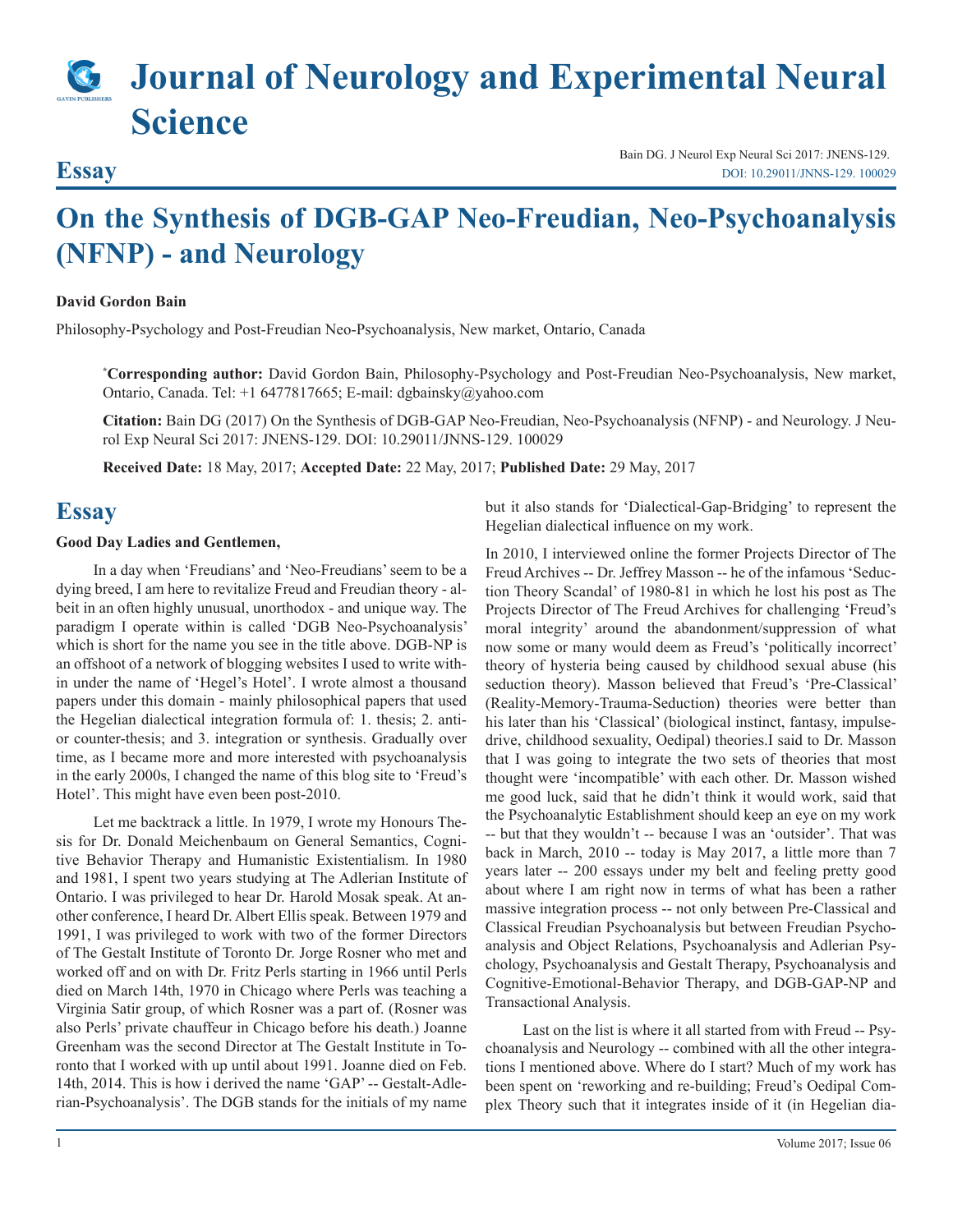lectic fashion) Freud's earlier reality-memory, trauma, seduction theories underlying Freud's 'Oedipal Fantasy, childhood sexuality, and impulse-drive' ideas. This involved a serious network of integrations that has turned Freud's 'Oedipal Fantasy Theory' -- in the case of the young boy wanting an 'erotic attachment' with the mother and 'eliminating dad -- the little boy's chief rival' in the process. This is a very one-sided view of the Oedipal Complex and contains some serious Freudian flaws such as: 'father-son attachment wishes', 'mother-son detachment wishes' -- not to mention Freud's often criticized 'pansexuality', Victorianism, Patriarchalism, sexism, reductionism, -- and I will add his 'pan-Fantasyism'. The Oedipal Complex as I see it is a much more complicated concept and theory than the 'stereotyped' one that Freud focused on -- and is generally remembered for.

Thus, I originally created -- with indirect help from both Masson and Ferenczi -- the 'Bipolar (Trauma-Fantasy) Oedipal Complex' which turned into 'The Multi-Bipolar Oedipal Complex' which turned into the 'Quantum-Entanglement-Disentanglement' (QED) Oedipal Complex which turned into the 'MOLD' -- Master Oedipal-Lifestyle-Deathstyle -- Complex' -- all of these names I have partly kept -- until my most recent set of papers in which I moved one step further to 'The MOLD Complex Templates' which I viewed as the number one 'Id-Ego-Oedipal Vault or Container' in the 'Mind-Psyche-Brain'. Let me remind you that once we enter into the domain or paradigm of 'the brain' -- well, that is neurology, not psychoanalysis anymore. Psychoanalysis deals with the "Mind-Self' part of the equation.

Can the two paradigms -- Psychoanalysis and Neurology -- be co-related and integratively connected? Freud tried very ambitiously and masterfully to connect the two paradigms back in his unpublished (until 1950) paper of 1895 called, 'Project for a Scientific Psychology'. I refer to it -- as do others -- as 'The Project'. It appears in the first volume of The Standard Edition of Freud's Complete Psychological Works'. In combination with Freud's 1894, 'The Neuro-Psychoses of Defense' these two papers could -- and still can -- be viewed as Freud's finest work -- and absolutely the basement foundation of ALL psychoanalysis -- maybe all clinical psychology and psychotherapy put together. And yet I had a psychologist comment on one of my papers not too long ago' -- 'Freud's theories have been debunked' (why do you bother?). I gave her a serious piece of my mind on my counter-comments. I asked her if she had even read an original Freud paper. She couldn't answer me. So what entitles you to say such a bleted\*\*\*\* comment? Because you have read someone else's equally bleted\*\*\* editorial comments? That was the last I heard from her.

The Project is based on what Strachey called Freud's 'Fundamental Hypothesis' of 1894, 'The Neuro-Psychoses of Defense', Vol. 3, Standard Edition. At the end of the 'NPD', Freud stated this:

'I should like, finally, to dwell for a moment on the work-

ing hypothesis which I have made use of in this exposition of the neuroses of defense. I refer to the concept that in mental functions something is to be distinguished -- a quota of affect or sum of excitation -- which possesses all the characteristics of a quantity (though we have no means of measuring it), which is capable of increase, diminuation, displacement and discharge, and which is spread over the memory-traces of ideas somewhat as an electric charge is spread over the surface of a body.

This hypothesis which, incidentally, already underlies our theory of 'abreaction' in our 'Preliminary Communication' (1893a, with Breuer), can be applied in the same sense as physicists apply the hypothesis of a flow of electric fluid. It is provisionally justified by its utility in co-ordinating and explaining a great variety of psychical states.'

### (Sigmund Freud) Vienna, end of January 1894.

Freud wrote a great number of creatively brilliant essays over the course of his professional psychology and psychoanalytic career. To be sure, many of his ideas have become viewed as outdated, pansexual, reductionistic, patriarchal, Victorian, sexist, outrageous, unempirical....that is a pretty good cross-section of criticisms that have been launched against his work. (And I have launched many of them, myself.) However, two things: one, 'you don't throw the proverbial baby out with the bathwater' -- and there was far too much creative brilliance in his thought pattern that is still functional and meaningful today -- for anyone to say that Freud's ideas have been 'debunked'. If you want to cause a 'rhetorical riot' -- just throw that word at me in relation to Freud. Secondly, regarding the paragraph above, it doesn't get any better than that in terms of an overall two paragraph synopsis of what psychoanalysis -- and DGB Neo-Psychoanalysis -- studies.

Now, I have created a huge Freudian Revisionism of his Complete Psychological Works (Strachey's S.E.) that people - academics, scholars, psychologists, professionals, laypersons - may or may not like. However, it accomplishes many of the goals that I wanted to achieve in my adult lifetime -- even though it has taken me almost 40 years of research to get here. My Honours Thesis took me about a summer to write based on about 7 years of psychological study from 1972 to 1979 (including two years of high school). At the end of writing that paper, I said to myself: 'I have to find out more about the underlying 'cognitive-emotionalbehavioral templates' that influence conscious thought, feeling, and decision-making.'

Little did I know that that investigation would take me through Gestalt Therapy, Adlerian Psychology, Transactional Analysis -- and finally the daddy of all psychotherapies except perhaps Behaviorism -- i.e., Psychoanalysis. And we see in the paragraph above Freud's attempt to compare psychoanalysis with physics -- and an 'electrical current'. One step further takes us to 'neuro-transmission'. We can still ask the question: 'How does an electrical current -- and/or a 'neurotransmission' -- become a